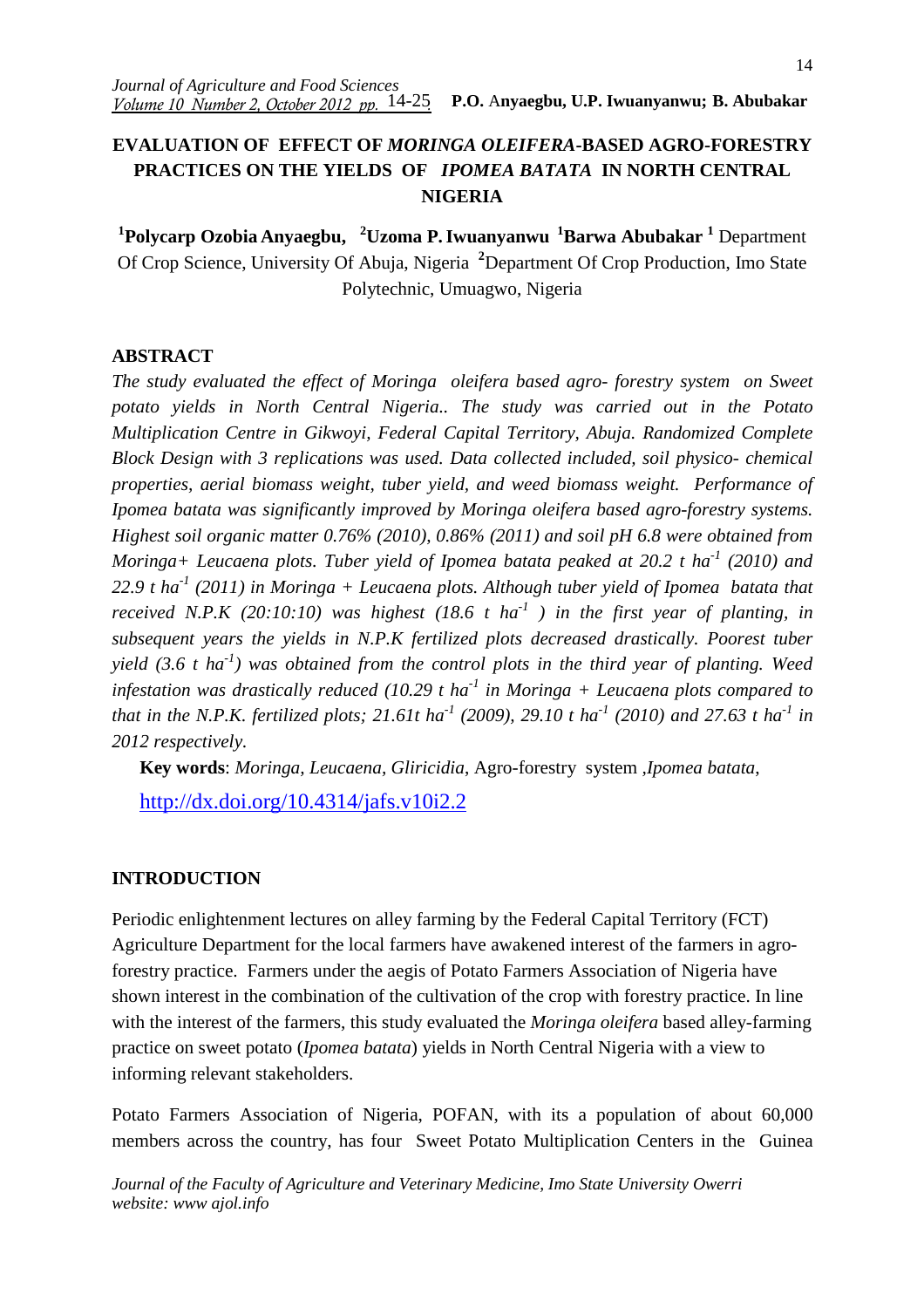savannah zone of Nigeria namely Lokoja, in Kogi State, Lugbe, Gikwoyi in FCT, and Lafia in Nassarawa State, Nigeria. Since the formation of the POFAN whose aim is to enhance commercial production and marketing of sweet potato within and outside Nigeria, the production of the crop is highly being popularized, in Nigeria ( Anyaegbu *et al*, 2011). Unlike other tuber crops, both the roots and leaves of sweet potato are good sources of provitamins, A (B-carotene), B-group vitamins and vitamin C, calcium, iron, potassium and sodium*,* (Huaman 1997; Daris *et al* 1986; and Ewell and Mutura 1991)

The choice of *Moringa oleifera* based alley-farming arose from the fact that the plant is known to posses many valuable properties which are of great scientific interest: rapid growth, long taproots, minimal shade and large production of high protein biomass. The plant is a fast growing tree and has been found to grow to 6-7m in one year in areas receiving less than 400mm mean annual rainfall ( Odee ,1998) .It has been reported that juice extracted from the leaves can be used to make foliar nutrient capable of increasing crop yield by up to 38%, ( Rao *et al*, 1983). When cultivated intensively and then ploughed into the soil*, Moringa* can act as a natural fertilizer for other crops ( Dutt *et al* ,1984 ).

Specifically, the study was designed to determine the effect of *Moringa oleifera* on the growth performance of sweet potato in alley cropping practice and also assessed whether the combination of *Moringa oleifera* with other leguminous fallow species improved its efficiency. Finally the study compared the efficiency of the leguminous follow species and that of *Moringa* in an alley farm setting.

### **MATERIAL AND METHODS**

The study was conducted at the Potato Multiplication Centre of the Potato Farmers Association of Nigeria in Gikwoyi, FCT, Abuja, Nigeria. The Federal Capital Territory (FCT) is located between latitude  $8^{\circ}$  251 and  $9^{\circ}$  251 North of the equator and Longitude  $6^{\circ}$  $45<sup>1</sup>$  and  $7<sup>0</sup>$   $45<sup>1</sup>$  east of Greenwich Meridian. The Territory covers an area of 8,000 square kilometers and occupies about 0.87% of Nigeria. It is bordered by four states namely Niger to the West, and North West, Nassarawa to the East, Kogi to the South and Kaduna to the North of the territory. According to Balogun (2001), the climate of Federal Capital Territory (FCT) is the hot humid tropical type.

The FCT records its highest temperatures and greatest diurnal ranges during the dry season months, when the maximum temperature ranges between  $30.41^{\circ}$ C and  $35.1^{\circ}$ C. During the rainy season on the other hand, the maximum temperature ranges between  $25.8^{\circ}$ C and  $30.2^{\circ}$ C (Balogun, 2001).

The vegetation in the study area is dominated by herbaceous plants interspersed with shrubs and trees. A three year planting programme was carried out to actually determine the effect of the fallow species on the test crop namely 2009, 2010 and 2011. Prior to field planting , the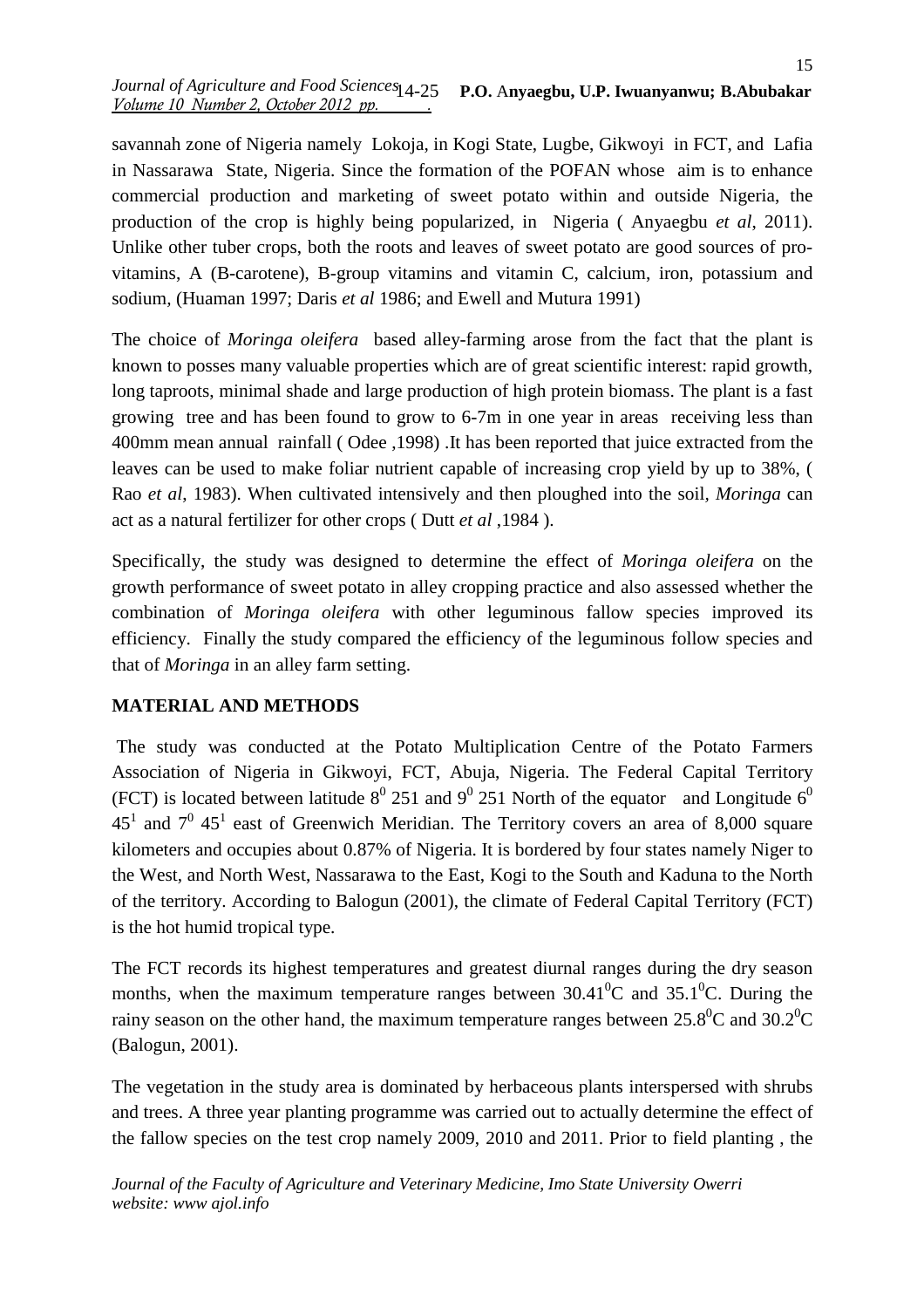#### *Journal of Agriculture and Food Sciences Volume 10 Number 2, October 2012 pp. .* 14-25 **P.O.** A**nyaegbu, U.P. Iwuanyanwu; B.Abubakar**

seedlings of the fallow species *; Moringa oleifera, Leucaena leucocephala and Gliriccdia septum* were raised in a temporary nursery for 12 weeks and were taken to the field for first year planting at average height of 131cm per plant with the number of leaves per plant for *Moringa*111*, Leucaena leucocephala* 102, and *Gliricidia septum*120.

In the first year, the experimental field was cleared, ploughed and harrowed and the experimental layout was set out appropriately. In the second and third years, clearing was done plot by plot. After clearing, the debris including the residues of the harvested crops and the prunes of the various fallow species were ploughed back into the soil in their various plots. Before planting, bulked soil samples were collected randomly from the experimental site using soil auger, from a depth of 0-15cm and 15-30cm respectively for soil physicochemical analyses. The collected samples were air-dried and sieved using a 2mm mesh size sieve pan. The particles size fractions were determined by hydrometer method of Bouyocuos(1951), using sodium hexametaphosphate as a dispersant. *Ipomea batata* vines (30cm long) of the variety*, Ex- Igbariam* as recommended by Anyaegbu *et al* (2011), were used in the trial. The experimental treatments of whose effects were evaluated include; 100% *Moringa* alley, 50% *Moringa*+ 50% *Leucaena leucocephala* alley,50% *Moringa* + 50% *Gliricidia septum*, 100% *Leucaena leucocephala,* 100% *Gliricidia,* 50% *Leucaena* + 50 % *Glaricidia*, N.P.K. (15:15:15) fertilizer (200kg ha<sup>-1</sup>) and control.

The experimental design used was a Randomized Complete Block Design (RCBD) with 3 replications. Each replicate (35.5m long) contained 8 plots giving a total of 24 plots in each trial. Each plot (4mx4m), was separated from each other within a replicate by 0.5m path way and between replicates by 1m alley. The seedlings of the fallow species were planted in the layout as determined by the treatment randomization scheme adopted. The planting spacing for the fallow species was 1m x 0.5m, giving a population of 20,000 stands/ ha. The seedlings of the fallow species were planted and allowed for 21 days in the field before the sweet potato vines were planted. The approach was to enable the seedlings to establish and stabilize in the field before the sweet potato vines were planted within their alleys. Planting spacing for the sweet potato vines was 1m x 0.4m, giving a population of 25,000 stands  $ha^{-1}$ . The treatment, N.P.K. (15:15:15) fertilizer was applied 3 weeks after planting. Each plot randomly assigned to the chemical fertilizer treatment (N.P.K.) received it at the rate of  $0.32\text{kg}/\text{plot}$  (200 kg ha<sup>-1</sup>) by band method of application. Weeding was done once, 3 weeks after planting (WAP).

Data collected included tuber yield of sweet potato and aerial biomass weight of sweet potato. During the harvesting of the sweet potato tubers, weed samples were collected from each plot using a 1mx1m wood quadrant which was thrown randomly into each plot .All the weeds within the quadrant were brushed, collected and wrapped in labeled paper bags which were oven-dried at  $65^{\circ}$  C for 24 hours.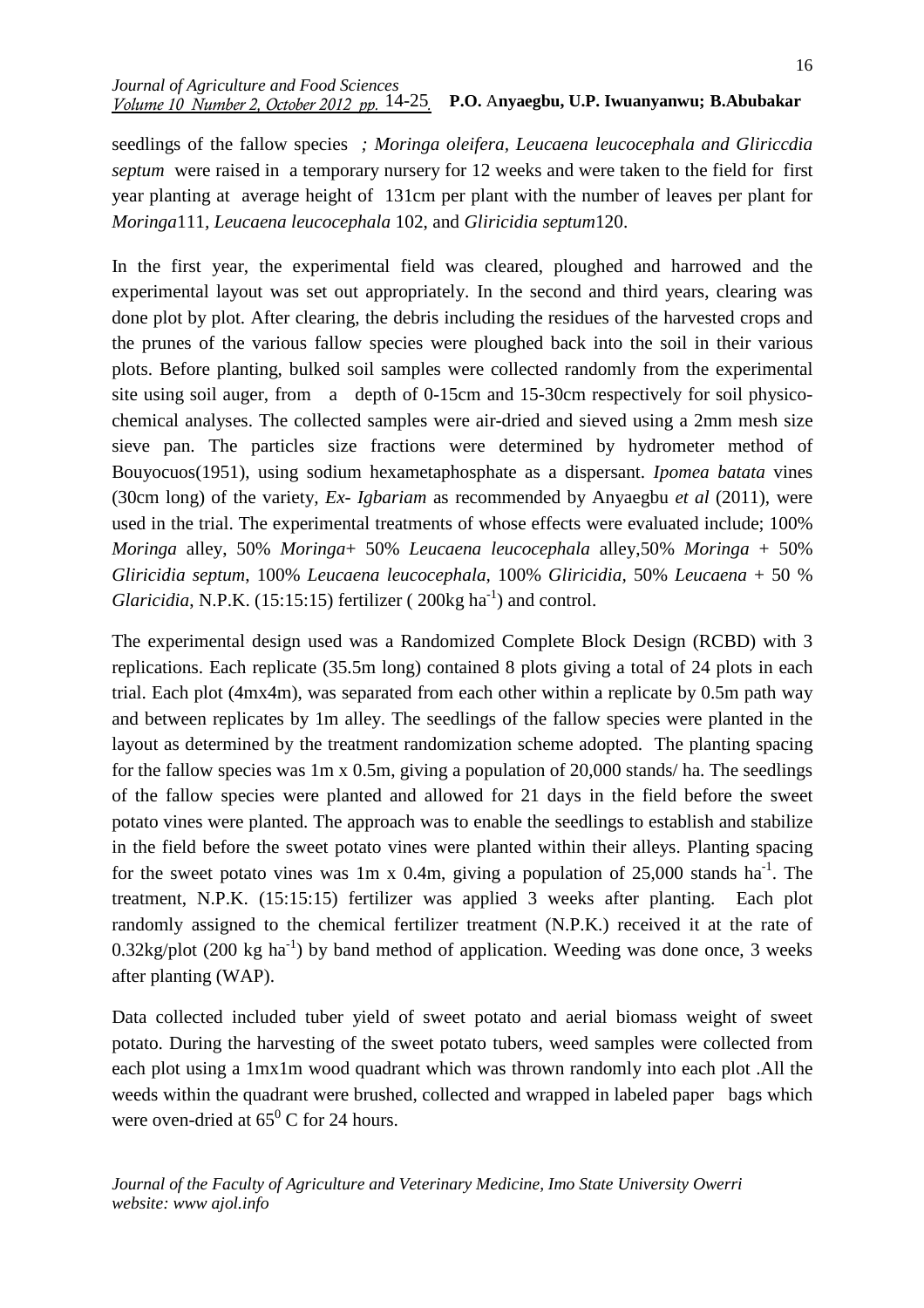After harvesting the crop stands in each year, post- harvest soil physio -chemical data analyses were carried out to evaluate the current and residual effects of fallow species and the N.P.K. fertilizer on the soil nutrient status respectively.

All data collected were assessed by analysis of variance (ANOVA) for a straight Randomized Complete Block Design. Treatment means were compared using Duncan's Multiple Range Test (DMRT). Coefficient of Variation for each ANOVA was estimated. Results of each parameter were presented in form of tables.

## **RESULTS AND DISCUSSION**

The result of the preliminary analysis of the soil samples before planting were as follows; Soil pH(6.2), percent Nitrogen (0.34), P ppm (4.3), K (0.45),Ca (0.51), Mg (2.18), Na (1.33),OM(0.65), Clay (18.8), Silt( 26.78 %), BD(1.44 %).

Generally, the emergence and survival of the fallow species was significant ( $p > 0.05$ ). Results showed that *Moringa oleifera* had 98% emergence and survival while *Leucaena leucocephela* was 86% , and *Gliricidia septum* gave 77% emergence and survival (Table 1) . Storage history of the *Moringa* seeds used in this trial showed that they were collected from the mother plant and planted 4 days after the harvest while the *Leucaena* and *Gliricidia* seeds had been under two months storage. The brilliant performance of *Moringa oleifera* in emergence and survival confirmed that *Moringa oleifera* has no dormancy problem. Perhaps, the above condition was responsible for the higher emergence of the *Moringa* seeds compared to others.

The higher performance of the species on the parameter assessed confirmed their suitability as fallow species; according to Anyaegbu ( 2005) ,a plant is considered suitable for alley farming if it has fast /high growth rate. Other qualities include, being a legume and high Biomass Index (B.I). *Leucaena leucocephela* and *Gliricidia septum* in addition to being legumes, have high Biomass Index*. Moringa,* though not a legume, has all the attributes of a legume (Ezeamuzie *et al*, 1996).

Tables 2, 3, and 4 showed the fertility status of the soil as influenced by the selected fallow species. The results showed that there was a general decline in soil fertility over time in control plots and areas that received chemical fertilizer. Conversely, the post harvest soil analyses showed that the use of the fallow species significantly (P>0.05) improved and sustained the soil fertility status throughout the period of the experiment. The above condition may be attributed to the ability of the trees in fixing nitrogen and other essential elements in the soil for component crops*. Leucaena leucocephala* and *Gliricidia septum* are legumes and *Leucaena*, according to Quivera and Liho (1976) fixes about 500 to 600 kg of nitrogen per hectare, per year and this is to the advantage of the companion crops. *Moringa oleifera* described as a fertility plant ( Makkar and Beeker, 1996), is a fast growing plant and has been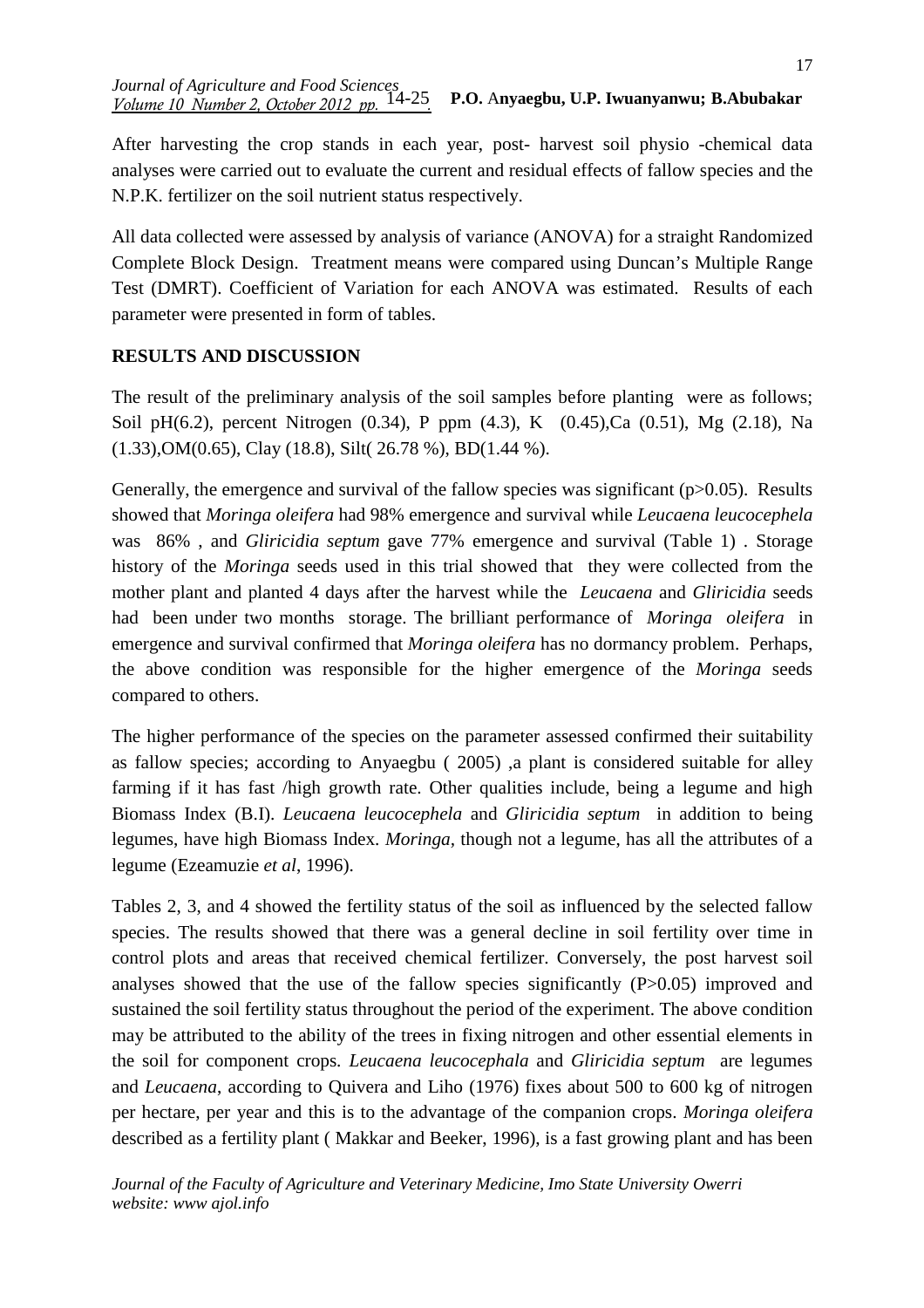*Journal of Agriculture and Food Sciences Volume 10 Number 2, October 2012 pp.* <sup>14-25</sup> **P.O.** Anyaegbu, U.P. Iwuanyanwu; **B.Abubakar** 

found to grow to 6-7 m in one year in areas receiving less than 400mm mean rainfall, (Odee 1998).

The sweet potato biomass weight as affected by the *Moringa* based systems is shown in Table 5. The biomass, in the first year, was generally poor except in plots that received N.P.K (20:10:10) fertilizer. Hence, the highest biomass weight (120kg ha<sup>-1</sup>) was obtained from plots that received N.P.K fertilizer. The poor biomass weight recorded from the alley plots in the first year may be due to the fact that by one after planting, the fallow species were yet to establish properly to produce the desired biomass or to fix adequate nitrogen for improving the soil fertility. I n the second and third years of planting, the biomass weight of the stands in the alleys of the fallow species increased significantly, compared to those in control plots and those that received chemical fertilizer respectively, an indication that the fallow tree species had improved the soil fertility of the area.

Table 6 showed the tuber yield of sweet potato as influenced by the *Moringa* based agroforestry systems. In the first year, the tuber yield of the potato stands that received N.P.K. Fertilizer was significantly  $(P> 0.05)$  high while in the second and third years, it decreased drastically. Continuous application of chemical fertilizer on the same piece of land over time without amelioration, destroys the soil fertility of the area, hence the soil pH would be automatically reduced as shown in Tables, 3 and 4

The poor performance of the sweet potato stands grown in the control plots was an indication that soil was originally poor in fertility as shown in the preliminary soil analysis. Generally, growing the crop in the alleys of the fallow species significantly  $(P>0.05)$  increased the tuber yield of *Ipomea batata*.

Ekeh- Okoro *et al* (1999) reported that the increased root yield of cassava grown in legume mixtures was due to the ability of the legumes to improve the nitrogen economy of the soil through nodulation. Although *Moringa* has all the attributes of a legume, it is not a legume ( Makkar and Beeker 1998) and Shahina *et al* (2005). The plant has been reported as a "fertility plant", one of the properties that made it a "Miraculous Plant" (Baker 1996). Machell (1997), reported that a *Moringa* concentration composed of 250ml of extract with 250 ml of water and 0.5ml detergent , with 25ml of the solution applied per plant every two weeks, led to increase of 94% in radish weight and 65% in number of beans compared to the control plots.

The highest (P>0.05) tuber yield of *Ipomea batata* was obtained from the mixed *Moringa+ Leucaena* alleys in both the second and third year of planting. This impressive performance of the stands in *Moringa+ Leucaena* alleys is an indication that the neighborhood effect between the two fallow species was complementary.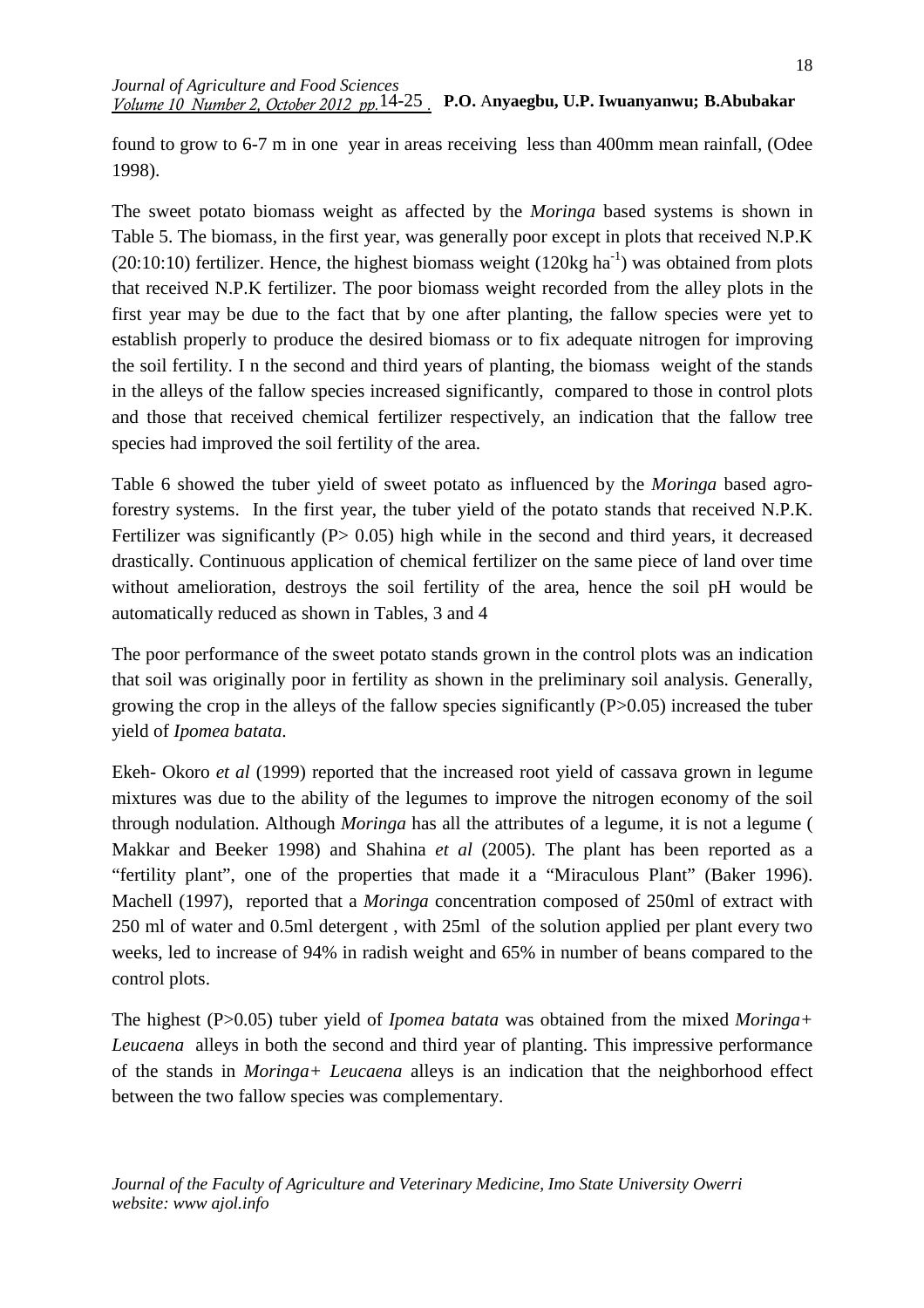#### *Journal of Agriculture and Food Sciences Volume 10 Number 2, October 2012 pp. .* 14-25 **P.O.** A**nyaegbu, U.P. Iwuanyanwu; B.Abubakar**

In the first year of the trial, weed biomass was high, especially in the plots that received N.P.K fertilizer (P>O.O5) and the control plots. The fallow species at the early stage were yet to establish to control weed growth but in the second and third years of planting, weed weight in the alleys of the fallow species was significantly reduced. Prunes from the weed that were spread on the soil surface in each plot, acted as carpet against weed growth. Zuofa *et al* ( 1992) reported a 13% reduction in weed growth in cassava intercropped with legumes. The least weed biomass was obtained from alleys of *Moringa. Moringa oleifera* has been reported to have inhibitive effects on weed growth*.*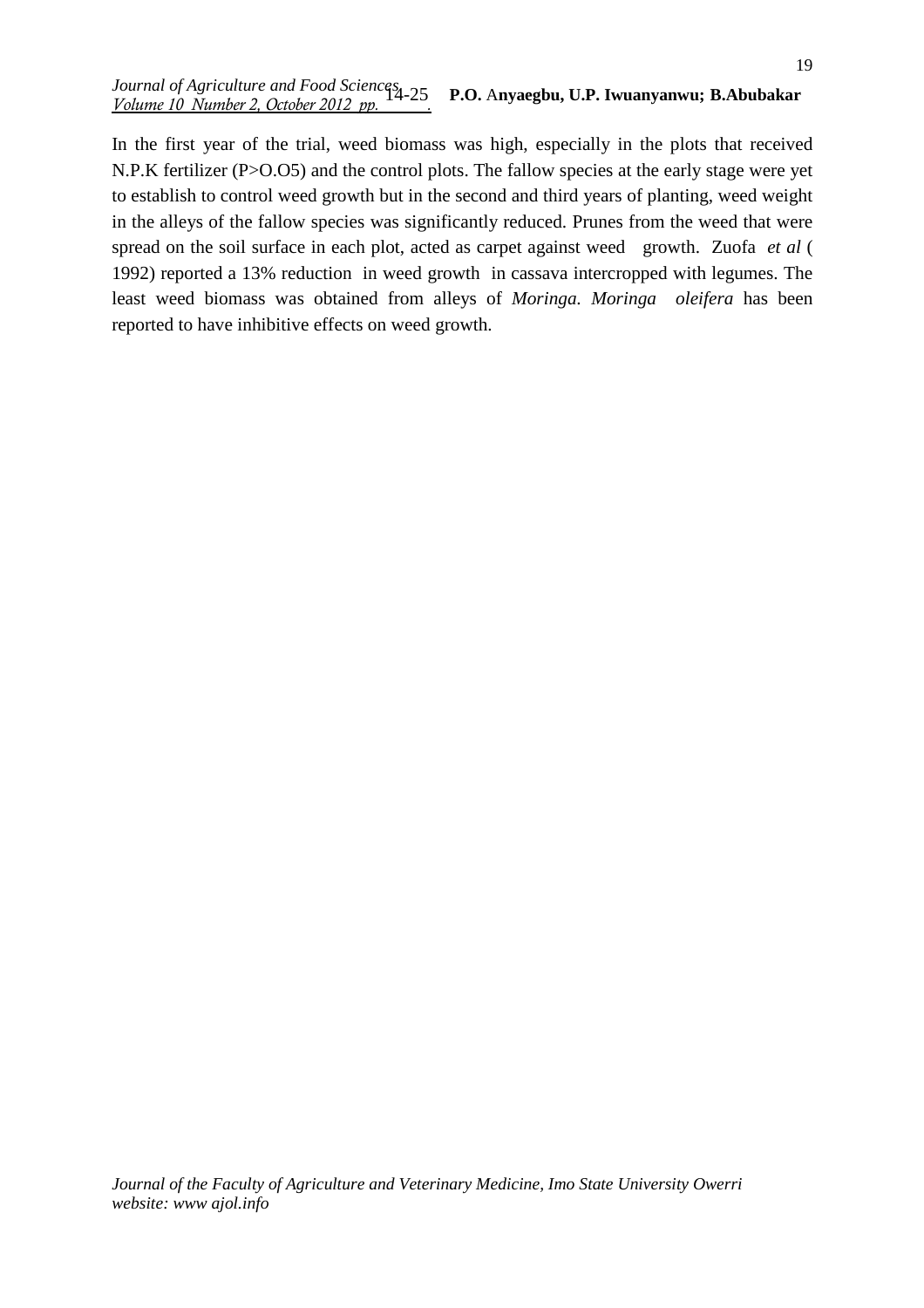### **REFERENCES**

- Anyaegbu, P.O. (2005) *Introductory Forestry for Tropical Agriculture*, Computer Solution and Print, Owerri
- Anyaegbu, P.O., Ekwugha . E.U. and Omaliko, C. P E.(2011) Assessing the Performance of selected *Ipomea accessions* in Sole and intercropped with Zea mays in Federal Capital Terrotory. *Global Research Journal of Science* vol.1 p 74-78.
- Balogun, O. (2001) *The Federal Capital Territory of Nigeria: Geography of its Development* Ibadan University Press*.*
- Barker, H. M.( 1996) *Nutrition and Dietetics for Health Care* Ninth Edition Churchill Livingstone New York, N.Y.
- Bouyoucos, G.H. (1951) A recalibration of the hydrometer for making mechanical analysis of soil *Agronomy Journal* 43: 434-438.
- Daris Jerry H.C.; Jonathan, N. Woolley and Raul, A. Moreno(1991) *Multiple Cropping with legumes and Starchy Roots in Multiple Cropping Systems* Macmillan Publishing Company, 866, Third Avenue, New York, NY 100 , 22pp, 133-160.
- Dutt, B.P., L.L. Narayan a, Radlukrishnanah and G. Nageswar ( 1984);Systematic Position of Moringa *Journal Eron. Tax. Bot*. 5 (3): 577-580.
- Ekeh-Okoro, O.N., J.E.G., Ikeorgu and E.O. Okorocha (1999) Comparative evaluation of five species for soil fertility improvement, weed suppression and component crop yield in cassava/ Legume Intercrop *International Journal of Roots and Tuber crops* , Vol. 2: p 54-67.
- Ewell and Mutuura(1991) Sweet Potato in the food systems of Eastern and Southern Africa. In Tropical Root Crops in developing Economy. *International Soc. for Tropical Root Crops.pp405-412*.
- Ezeamuzie, I.C, A.W Ambadederomo, E.O. Shode and S.C. Ekwebelem (1996) Anti inflammatory effects of *Moringa oleifera* Root Extract *International Journal of Pharmacognosy*, 34 (3): 207-212.
- Huaman B.B.(1992) Guide to improved production sweet potato. *Field Crops, vol 2,pp 142- 147*.
- Kapinga, R.E.(1992) Root and Tuber crop production and their constraints in Bukoba District. Working paper No. 24. *Report prepared for Tanzania/Netherland farming systems Research Project Lake Zone, Mwanza, Tanzania, 36p*.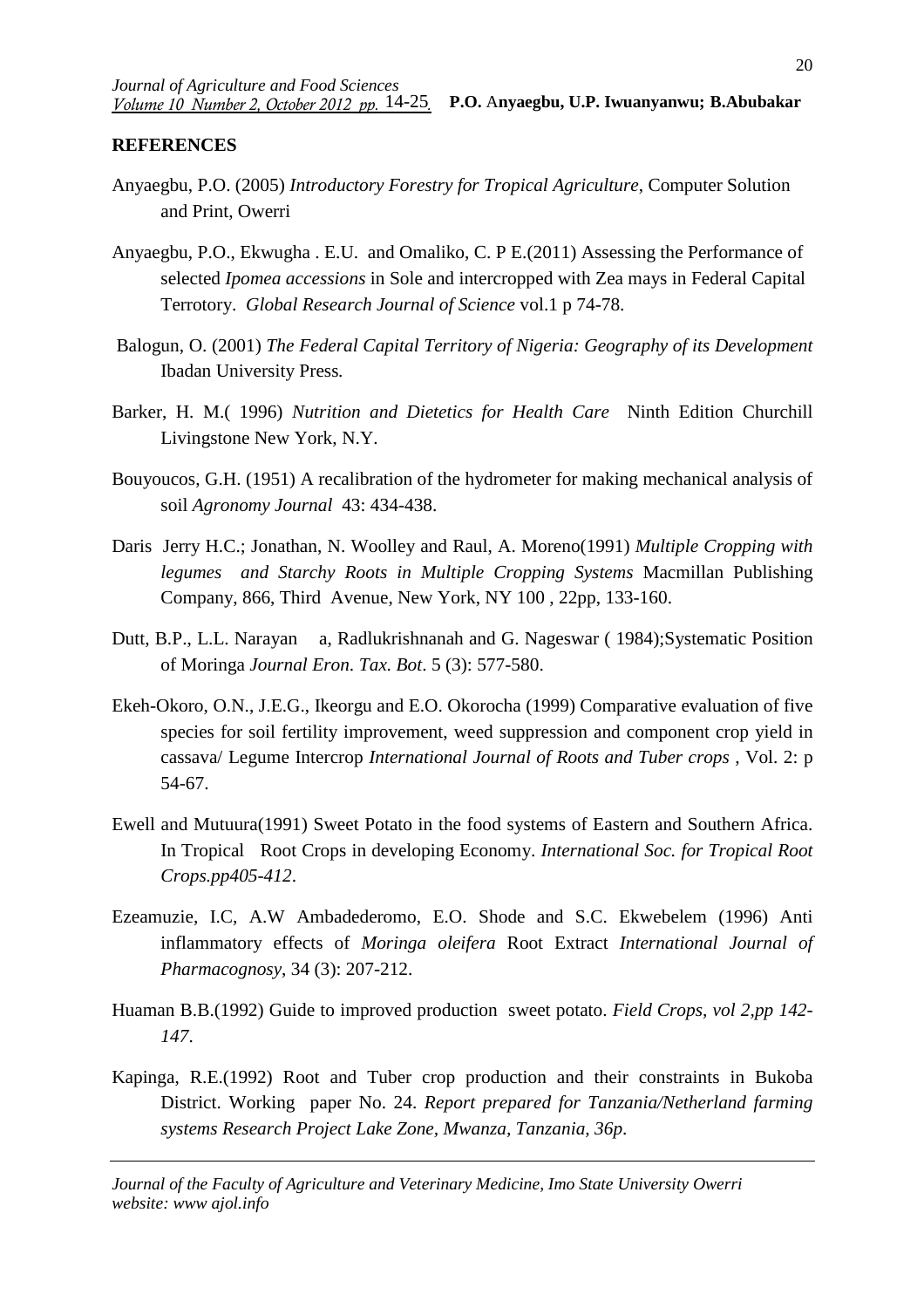- Mahell, k. A. (1997); The Promotion and utilization of *Moringa oleifera* in Zimbebwe and Malawi. Presented to the department of Engineering, Leicester University.
- Makkar, H.P.S. and K. Beeker (1996); Nutritional value and anti nutritional components of whole and Ethanol extracted *Moringa oleifera* leaves. Animal feed Science and Technology; 63:211-228.
- Odee, D. (1998); Forest Biotechnology research in dry lands of Kenya, the development of *Moringa Species*. Dry land Biodiversity Journal, 2: 586-594.
- Quiverra, S.O, and B.I. Liho ( 1976); Legumes research in Asia. Pacific Region Proceedings of a workshop held in Singapore, P. 23-26.
- Roa, C.A., Folfand, G. and Southerland, J.(1983); Water Clarification, *Moringa oleifera* seed coagulant. Technical brief, no.60, Water Liners, 17: 4-6.
- Shahina, I., Miskat, A.A.J. and Rahima, K. ( 2005); In vitro Regeneration and Multiplication of Year-round Fruit Bearing *Moringa oleifera*, L . Journal of Biological Science, 5 (2); 145-148, 2005.
- Zuofa, K., N.M.Taria and N.O. Isirima(1992) Effects of groundnut, melon and cowpea on weed control and yield of inter cropped cassava and maize. *Field Crops Research:28: 109-314.*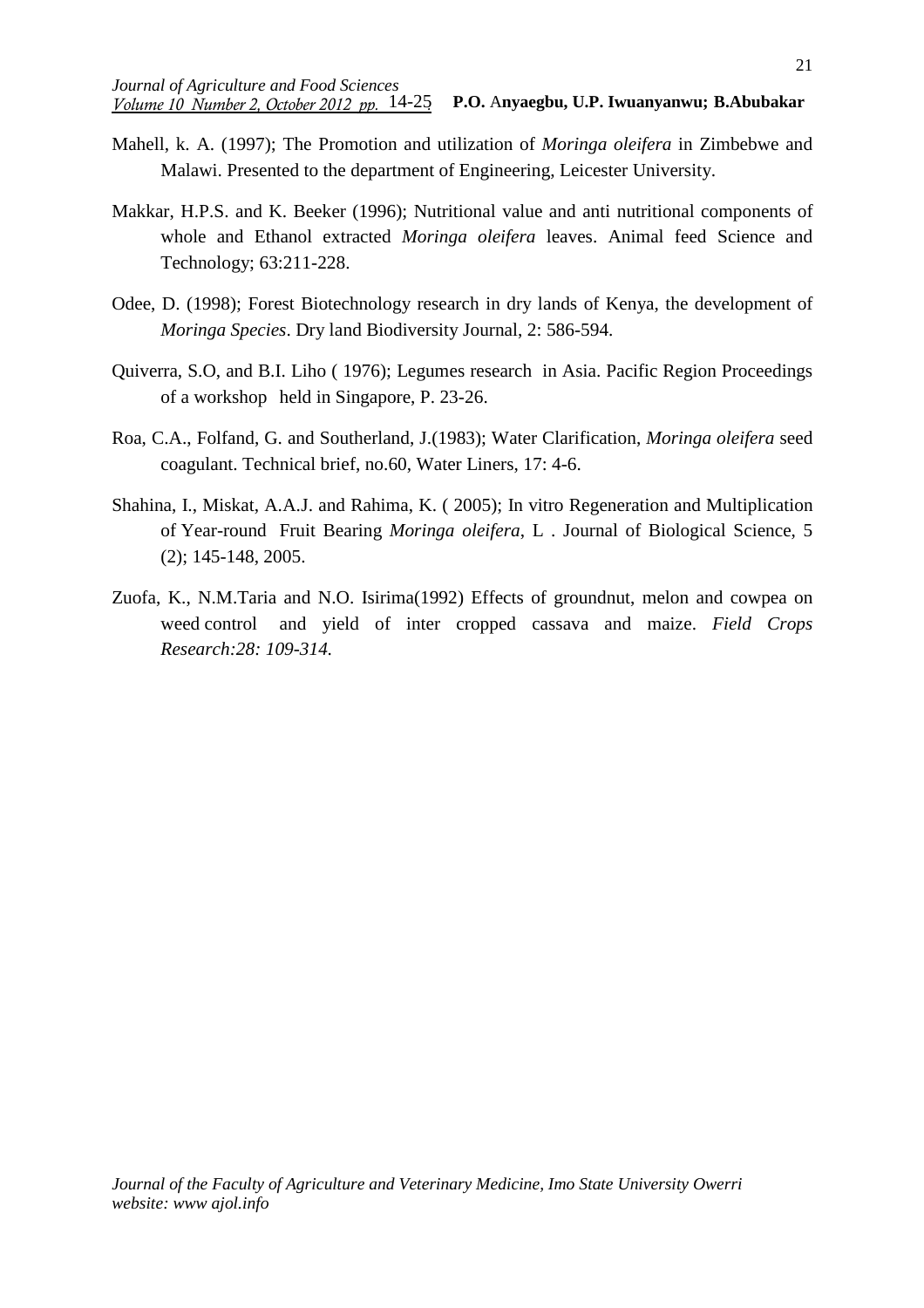| Tree Species          | Percent Emergence |
|-----------------------|-------------------|
| Moringa oleifera      | 98                |
| Leucaena leucocephala | 86                |
| Gliricidia septum     | 77                |

 **Table 1. Percent Emergence and Survival of the Tree Species used in the study** 

**Table 2. Soil physico-chemical properties as affected by the selected fallow species in FCT** 

|                                                                                                                                      |     | First year (2009) Parameters |                |                             |                      |                |           |             |      |            |      |
|--------------------------------------------------------------------------------------------------------------------------------------|-----|------------------------------|----------------|-----------------------------|----------------------|----------------|-----------|-------------|------|------------|------|
|                                                                                                                                      |     | %                            |                | $\leftarrow$ (Cmol/kg) -- > |                      |                |           |             |      |            |      |
| <b>TREATMENTS</b>                                                                                                                    | pH  |                              | $N$ P(ppm) $K$ | Ca                          | Mg                   | Na             | OM        | Clay Silt   |      | <b>BD</b>  |      |
| Moringa                                                                                                                              |     | 6.2 0.38                     | 4.8            | 0.45                        | 0.50                 | 2.84           | 1.31      | 0.68        | 18.8 | 26.83      | 1.45 |
| Leucaena                                                                                                                             | 6.4 | 0.37                         | 4.7            | 0.48                        |                      | $0.48$ 2.61    | 1.36      | 0.68        |      | 18.6 26.34 | 1.43 |
| Gliricidia                                                                                                                           | 6.2 | 0.38                         | 4.8            | 0.43                        |                      | 0.46 2.31 1.36 |           | 0.64        |      | 18.5 26.81 | 1.44 |
| Moringa+Leucae. 6.3                                                                                                                  |     | 0.37                         | 4.5            | 0.47                        | 0.47                 | 3.56           | 1.35      | 0.67        |      | 18.4 26.84 | 1.40 |
| Moringa+Giricidia 6.3 0.37                                                                                                           |     |                              | 5.8            |                             | $0.45$ $0.47$ $2.63$ |                |           | 1.34 0.63   |      | 18.2 26.51 | 1.42 |
| Leucaena+Gliricid. 6.4                                                                                                               |     | 0.37                         | 5.8            | 0.45                        |                      | $0.47$ 2.63    |           | $1.34$ 0.63 |      | 18.2 26.52 | 1.42 |
| $N.P.K (20:10:10)$ 6.1                                                                                                               |     | 0.35                         | 4.7            |                             | $0.45$ $0.46$ $2.41$ |                | 1.37 0.52 |             |      | 17.8 26.90 | 1.43 |
| Control                                                                                                                              | 6.2 | 0.35                         | 4.5            |                             | $0.45$ $0.45$ $2.38$ |                | 1.38 0.52 |             | 17.8 | 26.7       | 1.41 |
| $X \pm S$ 6.3 ± 0.11 .35 ± 0.1 4.8± 4.42 .46± 1.2 .47± 0.0 2.67± 40 1.35 ± 0.0 .62 ± 0.718 .3 ± 39<br>$26.7 \pm 0.20$ .43 $\pm 0.02$ |     |                              |                |                             |                      |                |           |             |      |            |      |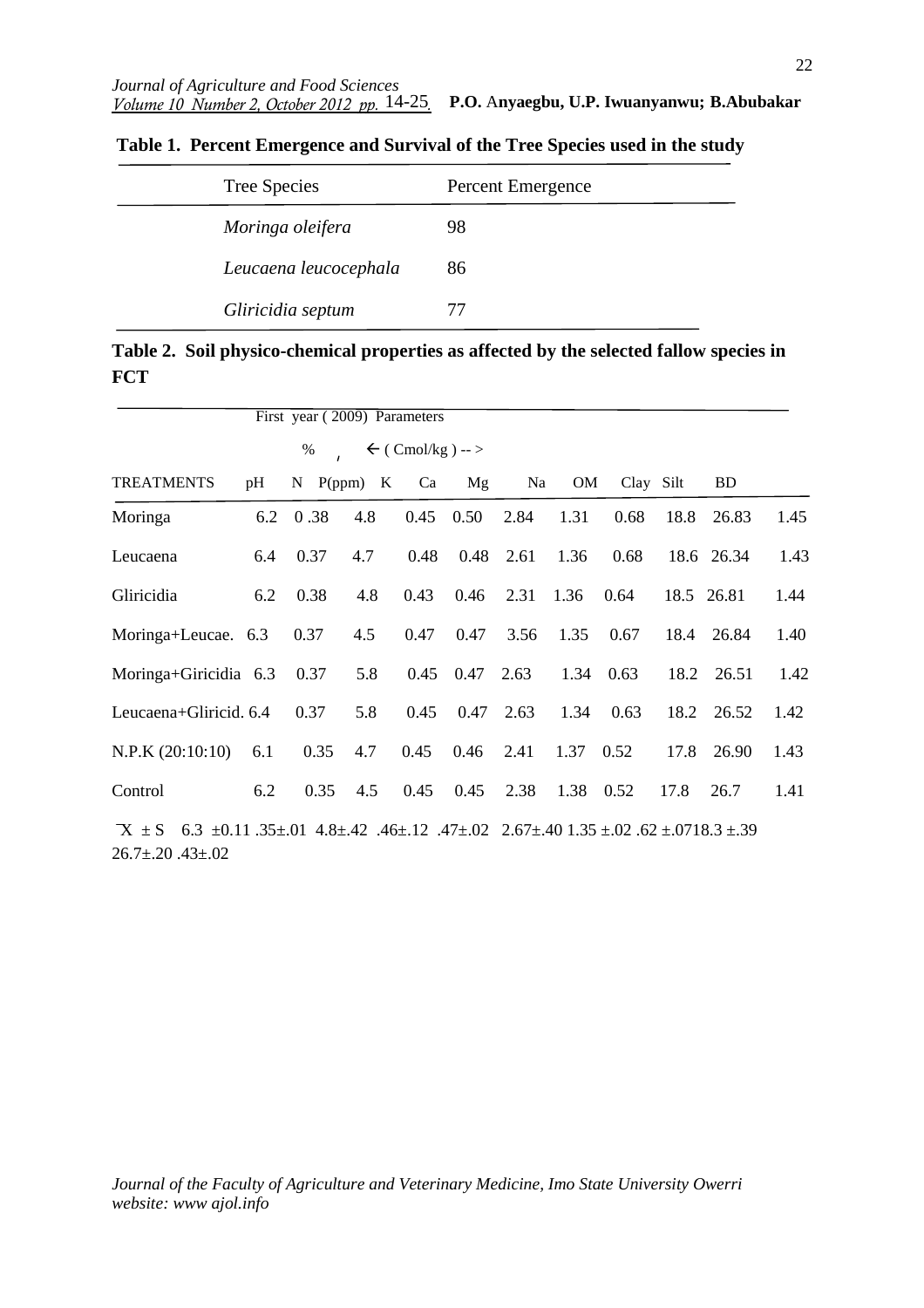23

| Second year of planting (2010) Parameters                                                                                                                                         |     |                              |     |               |      |                                   |                     |                |           |            |      |
|-----------------------------------------------------------------------------------------------------------------------------------------------------------------------------------|-----|------------------------------|-----|---------------|------|-----------------------------------|---------------------|----------------|-----------|------------|------|
| TREATMENTS pH                                                                                                                                                                     |     | $\frac{9}{6}$<br>$N_{\odot}$ |     | $P(ppm)$ K Ca |      | $\leftarrow$ (Cmol/kg) -- ><br>Mg | Na                  | OM             | Clay      | Silt       | BD   |
|                                                                                                                                                                                   |     |                              |     |               |      |                                   |                     |                |           |            |      |
| Moringa                                                                                                                                                                           | 6.6 | 0.49                         | 6.9 | 0.75          | 0.64 | 3.85 0.81                         |                     | 0.76           | 18.8      | 26.83 1.45 |      |
| Leucaena                                                                                                                                                                          | 6.7 | 0.48                         |     | 5.8 0.53      | 0.53 | 3.62 0.84 0.74 18.6               |                     |                |           | 26.34 1.43 |      |
| Gliricidia                                                                                                                                                                        | 6.6 | 0.44                         | 5.3 | 0.48          | 0.50 | 3.33 0.84                         |                     |                | 0.66 18.5 | 26.81 1.44 |      |
| Moringa+Leucae. $6.6$ 0.47 $6.3$                                                                                                                                                  |     |                              |     | 0.72          | 0.62 | 3.56                              | 0.78                |                | 0.76 18.4 | 26.84 1.40 |      |
| Moringa+Giricidia $6.6$ 0.45 $6.2$ 0.68                                                                                                                                           |     |                              |     |               | 0.51 | 3.82                              | 0.70                | 0.70 18.2      |           | 26.51 1.42 |      |
| Leucaena+Gliricid. $6.6$ 0.44 $6.0$                                                                                                                                               |     |                              |     | 0.50          | 0.51 |                                   | 3.65 0.81 0.66 18.2 |                |           | 26.52 1.42 |      |
| N.P.K $(20:10:10)$ 5.5 0.42 5.2                                                                                                                                                   |     |                              |     | 0.48          | 0.40 | 2.38                              | 1.39 0.48 17.8      |                |           | 26.90 1.43 |      |
| Control                                                                                                                                                                           | 5.7 | $0.26$ 2.6                   |     | 0.31          | 0.38 | 1.32                              |                     | 1.38 0.45 17.8 |           | 26.7       | 1.47 |
| $X \pm S$<br>6.3 $\pm 0.1$ 1.35 $\pm$ .01<br>$4.8 \pm .42$ $.46 \pm .12$ $.51 \pm .09$<br>$3.19 \pm .9$ $.94 \pm .2$ $.65 \pm .1$<br>$18.3 \pm .4$ 26.7 $\pm .20$ 1.43 $\pm$ 0.02 |     |                              |     |               |      |                                   |                     |                |           |            |      |

**Table 3. Soil physico-chemical properties as affected by the selected fallow species in FCT** 

**Table 4. Soil physico-chemical properties as affected by the selected fallow species in FCT**

| Third year of planting (2011)<br>Parameters  |     |              |               |      |      |                              |      |      |      |                 |            |
|----------------------------------------------|-----|--------------|---------------|------|------|------------------------------|------|------|------|-----------------|------------|
| $\leftarrow$ (Cmol/kg) -- ><br>$\frac{9}{6}$ |     |              |               |      |      |                              |      |      |      |                 |            |
| <b>TREATMENTS</b>                            | pH  | N            | $P(ppm)$ K Ca |      |      | Mg                           | Na   | OM   | Clay | Silt            | <b>BD</b>  |
|                                              |     |              |               |      |      |                              |      |      |      |                 |            |
| Moringa                                      | 6.8 | 0.76         | 7.3           | 0.81 | 1.01 | 3.65                         | 0.41 | 0.81 | 18.8 | 25.83 1.45      |            |
| Leucaena                                     | 6.7 | 0.69         | 8.5           | 0.80 |      | 0.98 3.60                    | 0.44 | 0.78 | 18.7 | 26.34           | 1.43       |
| Gliricidia                                   | 6.5 | 0.57         | 6.3           | 0.53 |      | $0.76$ 3.13 $0.44$           |      | 0.71 |      | 18.6 26.81 1.44 |            |
| Moringa+Leucae. $6.7 \quad 0.65 \quad 8.3$   |     |              |               | 0.91 |      | 1.14 3.57 0.38               |      | 0.86 | 18.7 | 26.84 1.40      |            |
| Moringa+Giricidia $6.6 \quad 0.58 \quad 7.0$ |     |              |               |      |      | 0.71 0.84 3.62 0.20          |      | 0.75 | 18.5 | 26.71           | - 1.47     |
| Leucaena+Gliricid. $6.4$ 0.54 $6.2$          |     |              |               | 0.61 |      | 0.68 3.66 0.31               |      | 0.80 | 18.2 |                 | 26.52 1.42 |
| N.P.K (20:10:10)                             |     | 5.4 0.51 6.4 |               |      |      | $0.53 \quad 0.20 \quad 0.83$ | 1.40 | 0.32 | 17.8 |                 | 26.80 1.44 |
| Control                                      | 5.1 | 0.17         | 1.2           | 0.11 |      | $0.21$ 0.80                  | 1.39 | 0.40 | 7.8  | 26.7            | 1.48       |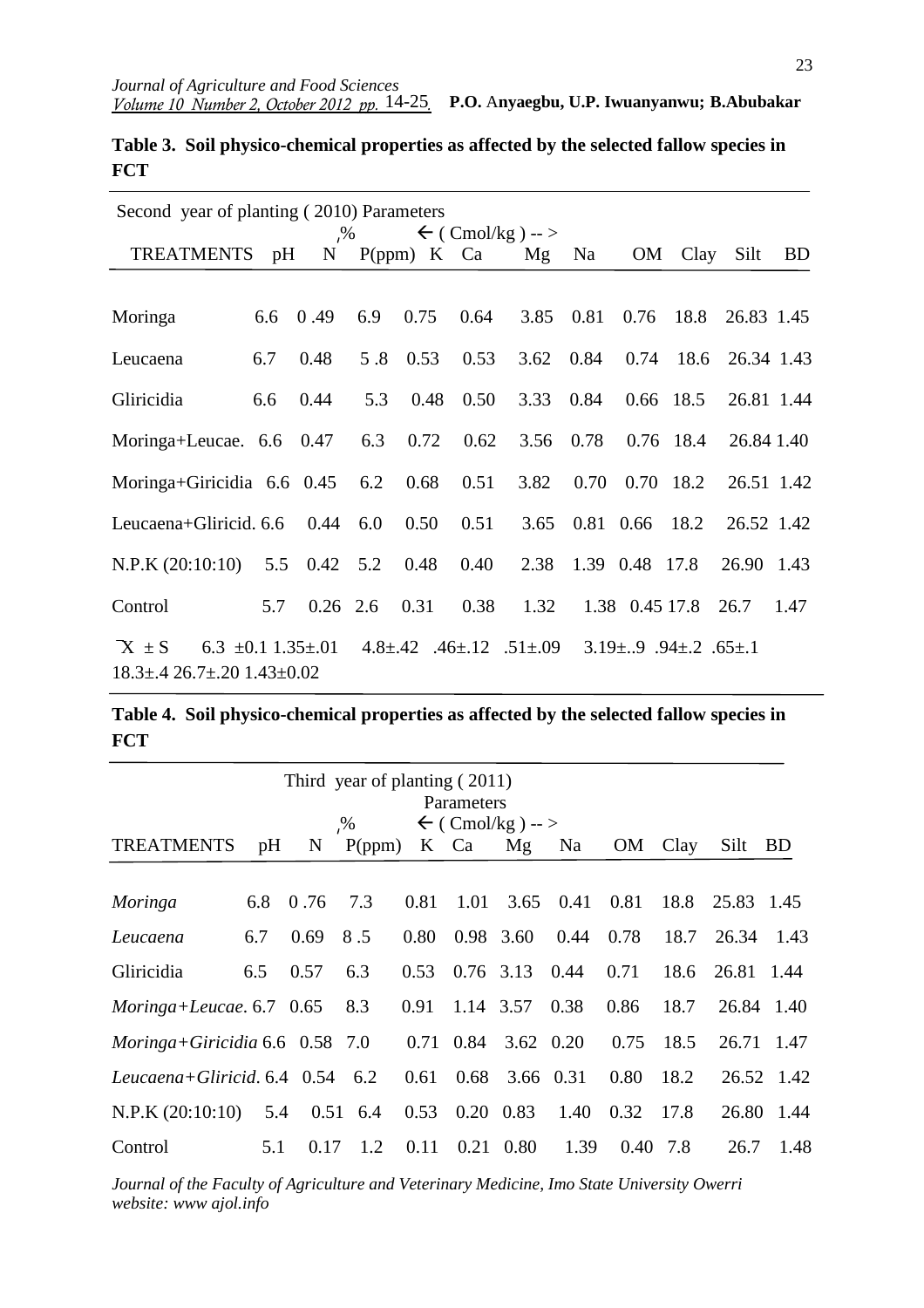$X \pm S$  6.3  $\pm 0.11.35 \pm .014$  .8 $\pm 0.42$  .46 $\pm 0.12$  .6 $\pm 0.41$  2.86 $\pm 1.3.62 \pm .48$  .94 $\pm 0.28$  $0.7\pm12$  18.3 $\pm$ .36 26.7 $\pm$ ..20 1.43 $\pm$ .02

| Treatment                      | Sweet potato Biomass $(t \text{ ha}^{-1})$ |                   |                   |      |  |  |  |  |  |
|--------------------------------|--------------------------------------------|-------------------|-------------------|------|--|--|--|--|--|
|                                | First year                                 | Second year       | Third year        | mean |  |  |  |  |  |
| Moringa alone                  | 1.08 <sub>d</sub>                          | 2.14c             | 2.24c             | 1.82 |  |  |  |  |  |
| Leuceana leucocephala alone    | 1.08 <sub>d</sub>                          | 2.18 <sub>b</sub> | 2.25c             | 1.84 |  |  |  |  |  |
| Gliricidia septum alone        | 1.06d                                      | 1.76e             | 2.16d             | 1.66 |  |  |  |  |  |
| $Moringa + Leuceana$ mixture   | 1.14 <sub>b</sub>                          | 2.86a             | 3.55a             | 2.52 |  |  |  |  |  |
| $Moringa + Gliricidia mixture$ | 1.10c                                      | 2.11 <sub>d</sub> | 2.29a             | 1.83 |  |  |  |  |  |
| Leuceana + Gliricidia mixture  | 1.08 <sub>d</sub>                          | 2.14d             | 3.11 <sub>b</sub> | 2.11 |  |  |  |  |  |
| N.P.K. (20:10:10)              | 1.26a                                      | 1.20 f            | 1.17d             | 1.21 |  |  |  |  |  |
| Control                        | 0.98e                                      | 0.84g             | 0.78e             | 0.87 |  |  |  |  |  |
| DMRT $(P>0.05)$                | $\ast$                                     | $\ast$            | $\ast$            |      |  |  |  |  |  |
|                                |                                            |                   |                   |      |  |  |  |  |  |

#### **Table 5: Sweet Potato Aerial Biomass as influenced by the selected Fallow Species**

Means in the same column with the same letter(s) are not significantly different at  $P > 0.05$ . Key;  $* =$  significant difference

| Treatment                     | Tuber Yield (t ha-1) |                   |                   |        |  |  |  |
|-------------------------------|----------------------|-------------------|-------------------|--------|--|--|--|
|                               | First year           | Second year       | Third year        | mean   |  |  |  |
| Moringa alone                 | 7.6d                 | 16.8c             | 18.8b             | 14.4   |  |  |  |
| Leuceana leucocephala alone   | 10.6 <sub>b</sub>    | 18.6 <sub>b</sub> | 19.6c             | 16.3   |  |  |  |
| Gliricidia septum alone       | 7.6 d                | 16.2c             | 18.9b             | 14.2   |  |  |  |
| $Moringa + Leuceana mixture$  | 8.5c                 | 20.2a             | 22.9a             | 17.2   |  |  |  |
| Moringa + Gliricidia mixture  | 7.9d                 | 15.3d             | 19.4c             | 14.2   |  |  |  |
| Leuceana + Gliricidia mixture | 8.8 c                | 18.6 <sub>b</sub> | 20.6 <sub>b</sub> | 16     |  |  |  |
| N.P.K. (20:10:10)             | 18.6a                | 16.7c             | 10.7c             | 15.3   |  |  |  |
| Control                       | 7.6d                 | 4.8e              | 3.6d              | 5.3    |  |  |  |
| DMRT $(P>0.05)$               |                      | $\ast$<br>∗       |                   | $\ast$ |  |  |  |

|  |  |  |  |  |  |  | Table 6. Tuber Yield of <i>Ipomea batata</i> as influenced by the Selected fallow species |  |
|--|--|--|--|--|--|--|-------------------------------------------------------------------------------------------|--|
|--|--|--|--|--|--|--|-------------------------------------------------------------------------------------------|--|